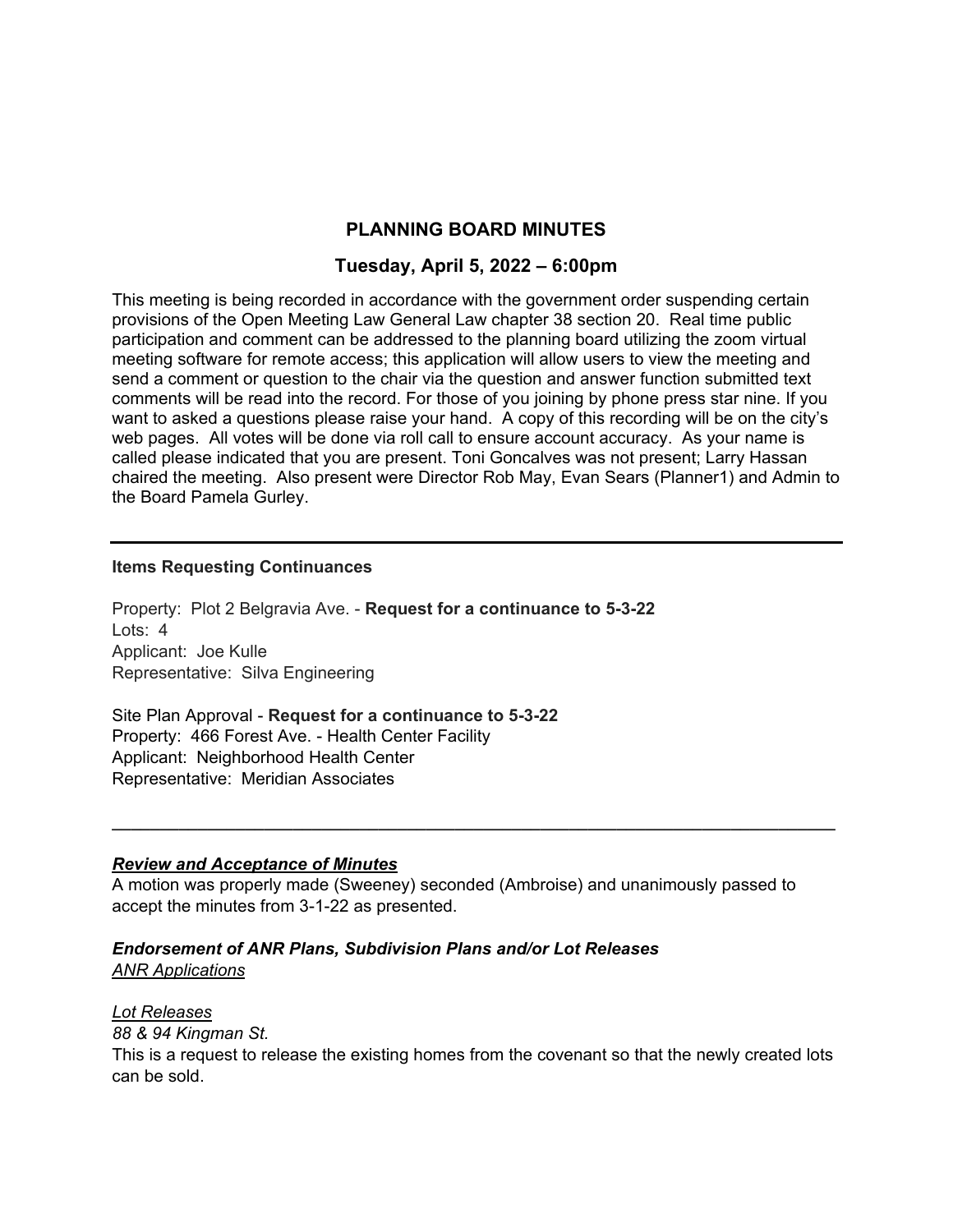A motion was properly made (Ambroise) seconded (Sweeney) and unanimously passed to release 88 & 94 Kingman St. from covenant.

 $\mathcal{L}_\text{max}$  and  $\mathcal{L}_\text{max}$  and  $\mathcal{L}_\text{max}$  and  $\mathcal{L}_\text{max}$  and  $\mathcal{L}_\text{max}$  and  $\mathcal{L}_\text{max}$ 

## *Stonehill St. & Tiffany Dr.*

A motion was properly made (Sweeney) seconded (Das) and unanimously passed to release the lot with frontage along Stonehill St. (parcel 60-27).

## *Street Acceptances*

Aspen Street, Rodwell Street & Victory Street

A motion was properly made (Ambroise) seconded (Das) and unanimously passed to recommend the acceptance of the proposed public streets favorably to the City Council.

## **Zoning Change**

1. Ordinance: Be it ordained by the City Council of the City of Brockton as follows: That the City Council adopt the following Amendments to the Section 24-24.4 "Adult use of Marijuana" relative to Regulation and Zoning of Marijuana: To strike the language "Marijuana Retailer operations shall not be conducted or located on the ground floor in C-3 Zones" in its entirety in Sec. 27-24.4 (b)(i).

 $\mathcal{L}_\text{max}$  and  $\mathcal{L}_\text{max}$  and  $\mathcal{L}_\text{max}$  and  $\mathcal{L}_\text{max}$  and  $\mathcal{L}_\text{max}$  and  $\mathcal{L}_\text{max}$ 

Rob May said that we received notification that the two ordinance changes have already been approved by Council; he said he is recommending that the board complete the procedure. He said the city felt that permitting retail in the downtown on other than ground floor level would make the property owner put money into his building via elevators etc…creating more opportunities for future tenants.

Jim Sweeney said he is in favor of the change as no one will go to to an upper floor.

A motion was properly made (Ambroise) seconded (Das) and unanimously passed to recommend the change unfavorably to the Council.

The admin asked for clarification on the vote; Jim Sweeney stated he voted in opposition to the motion. The motion was remade and revoted.

A motion was properly made (Ambroise) seconded (Das) to recommend the proposed change unfavorably to the City Council. Four in favor of the unfavorable recommendation; one opposed (Sweeney).

2. Ordinance: Be it ordained by the City Council of the City of Brockton as follows: That the City Council adopt the following Amendments to the Section 24-24.4 "Adult use of Marijuana" relative to Regulation and Zoning of Marijuana: To strike the language "8 p.m." and insert it its place "10 p.m." in Sec. 27-24.4 (b)(ii).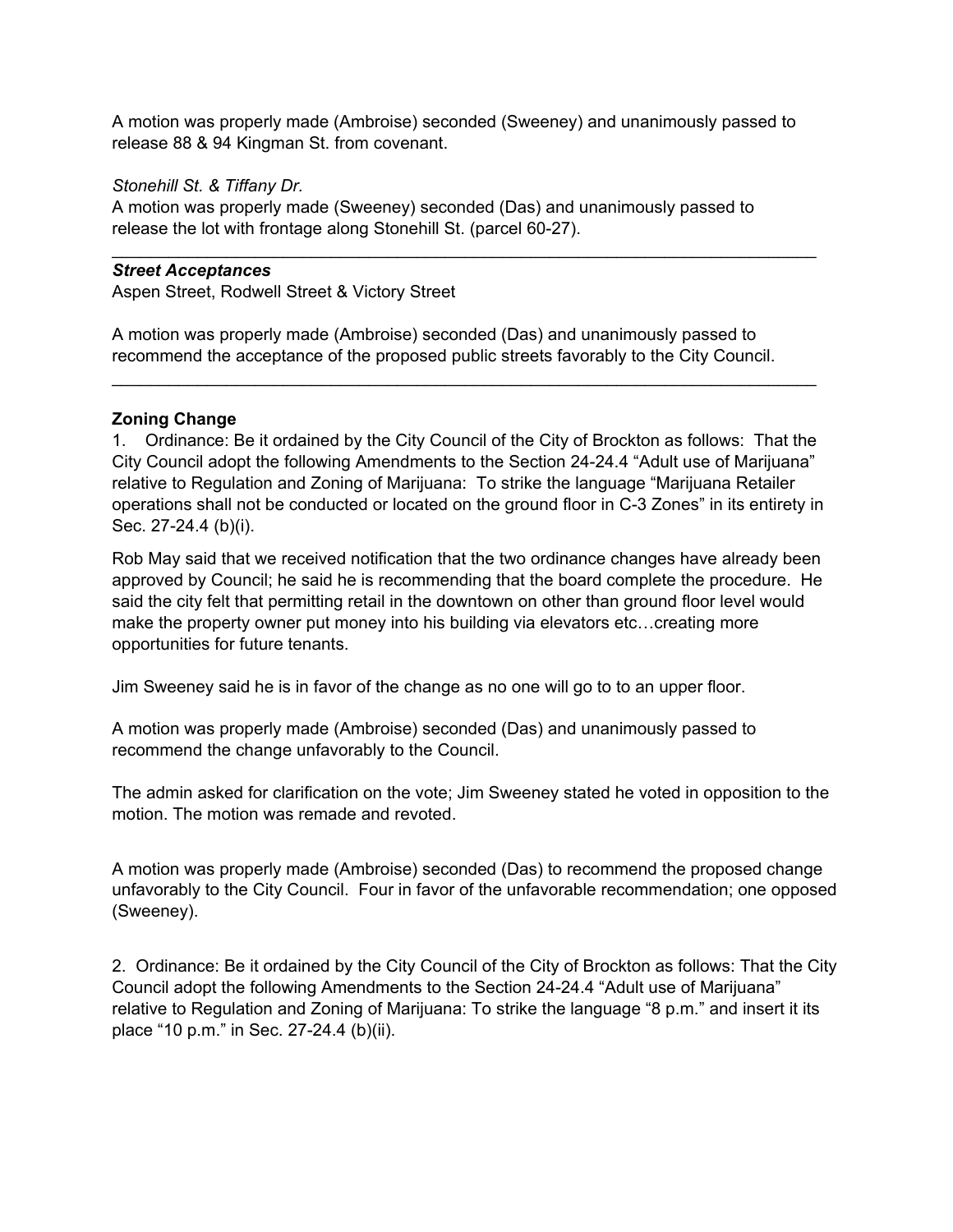A motion was properly made (Sweeney) seconded (Das) and unanimously passed to recommend the proposed change favorably to the City Council.

 $\mathcal{L}_\text{max}$  and  $\mathcal{L}_\text{max}$  and  $\mathcal{L}_\text{max}$  and  $\mathcal{L}_\text{max}$  and  $\mathcal{L}_\text{max}$  and  $\mathcal{L}_\text{max}$ 

1. Definitive Subdivision (Two Proposed Lots) - Requested continuance to 5-3-2022 Property: 49 Keswick Road Applicant: Cruise Properties Representative: Curley & Hanson

2. Permission to Return to the ZBA Property: 68-70 Field St. ZBA Denial: 7-14-20 Applicant: Marie Lorquet/Attorney John Creedon

Attorney Creedon said that they are requesting another month's continuance; he said he was told that the contractor was not allowed to file the building permit application because of the prior zoning denial. The admin said she spoke with the contractor who advised that she only had the prior civil site plan and did not yet have a new certified site plan (they were no longer building an addition so they did not need SPA or any additional parking); he said he sent an affidavit to the building department stating that they have gone back to a plan with capacity of under 100. He said he is asking for one more month to make sure that the building permit is issued and the applicant doesn't need to go back to the ZBA for some reason. He said he has the new plan and will get us a copy.

(Chair asked if anyone from the public wished to speak; there were none.)

A motion was properly made (Sweeney) seconded (Ambroise) and unanimously passed to grant a continuance to the May meeting with the understanding that that the permit will be applied for prior to that time.

3. Permission to Return to ZBA Property: 1449 Main St. Applicant: Alicia Fernandes Representative: Attorney John Creedon

Attorney Creedon said the applicant's filing with the ZBA to demo the existing small building to build a two family home in a C-2 zone was denied by the ZBA; he said the ZBA had issues with the proposed parking and traffic flow (he read a portion of the decision into the record). Azu Etoniru said the new plan shows a change in the parking flow; cars will no longer be backing out to Main St.; he said that they also moved building back slightly; this plan is providing traffic flow all around and feels that this is a very substantial change.

Rob May said that Attorney Creedon left out some of the decision language….*absent of evidence…..no hardship was found*; he said that the lot is zoned commercial…there is a commercial building on it…it can be used as a commercial use.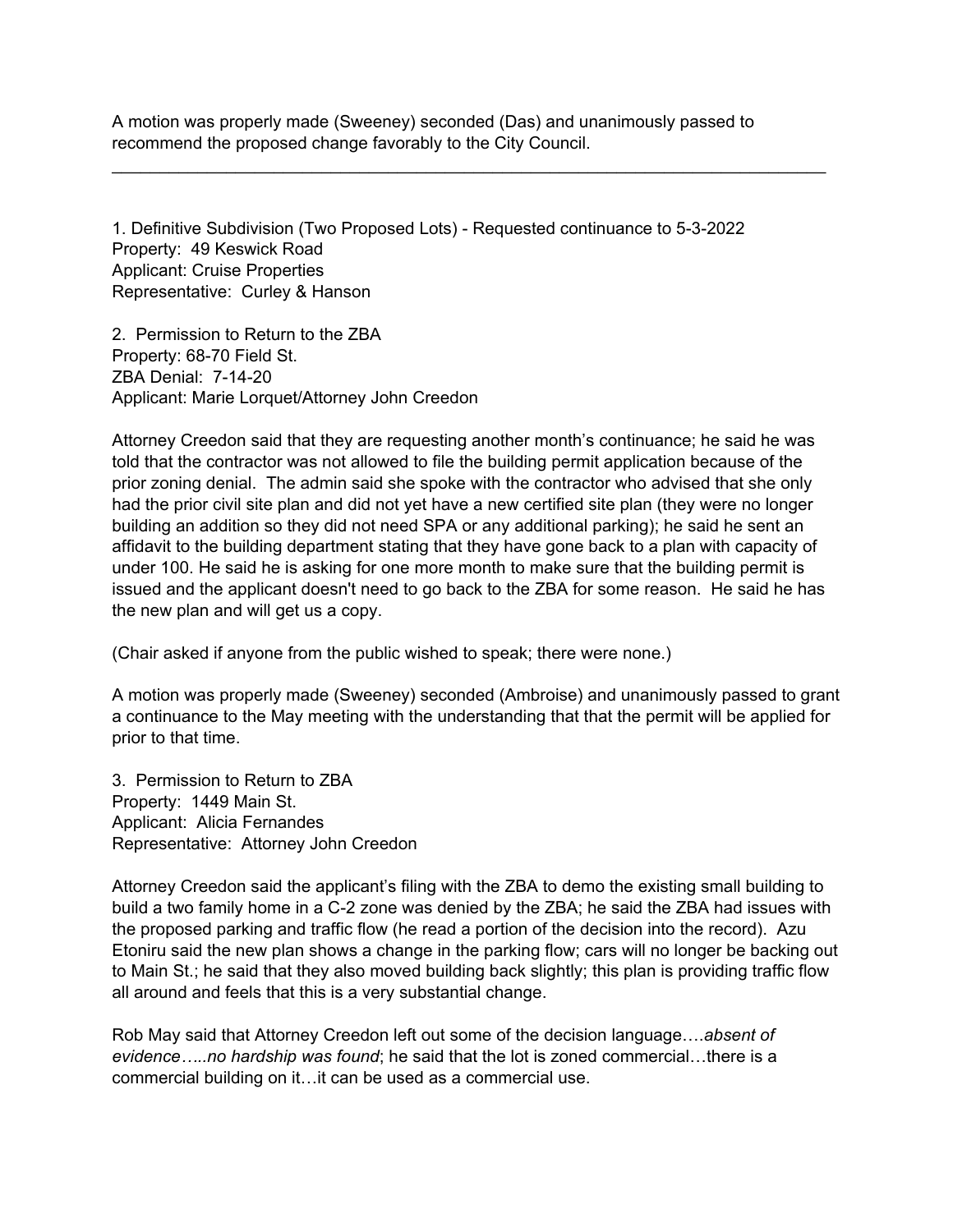In order to be granted permission to return to the ZBA the applicant needs to show a substantial change to the plan that addresses the reason that the plan was denied; he said that the primary reason was that there was no hardship; he said if this property was zoned residential and was a lot of record prior to zoning it would be bid enough for a single family home only.

Attorney Creedon said the parcel is surrounded by multi family and commercial properties; he said that shape and size and slop are an issue; he said that the planning board should not be concerned with hardship; but whether there was a substantial change in the plan.

Rob May said that he has contacted the law department and asked if the board would like to wait for an opinion from the City Solicitor. Jim Sweeney said he would like to hear what the law department says.

Sam Ambroise aked that they explain the substantial change to the parking; Attorney Creedon went over the plan.

Azu Etoniru said they had a robust discussion with the ZBA and said they were receptive to modifying the plan and returning to the ZBA. He said he is willing to wait for city solicitor's opinion.

Larry Hassan said that it looks like they have lost a majority of greenspace now; he was told that the green space exceeds the requirement for greenspace.

Pourita Das said that there will be a problem with parking space #1; she said there is only two feet between the edge of pavement and the porch and believes it should be five.

Jim Sweeney said that he can see where the the green space by space #4 will eventually end up being paved.

(The chair asked if anyone from the public wished to speak; there were none.)

A motion was properly made (Sweeney) seconded (Das) and unanimously passed to continue to the May meeting.

4. Site Plan Approval Property: 534 N. Montello St.. - Auto Repair Facility Applicant: Modern Auto Representative: JK Holmgren

Scott Faria said Modern Auto is looking to construct and auto repair to keep all the work in house (the site is across the street from their existing business); he said they added the storm grate as requested and and the requested grading revision at the entrance.

There were no questions from the members.

(The chair asked if anyone from the public wished to speak; there were none.)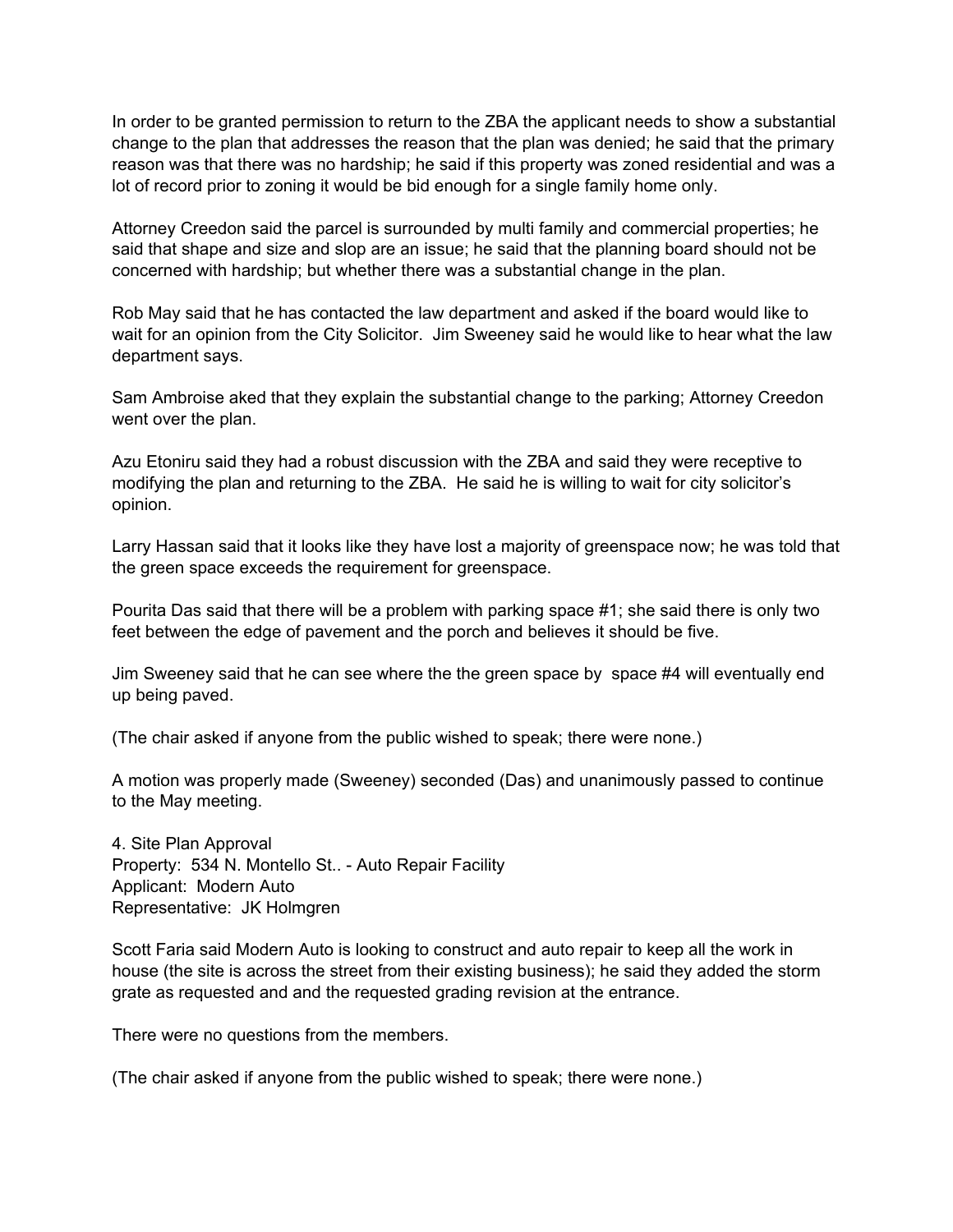A motion was properly made (Ambroise) seconded (Sweeney) and unanimously passed to grant site plan approval with standard conditions

5. Definitive Subdivision (Three Proposed Lots) Property: 135 Elliot Street Applicant: Fenton Associates Representative: JK Holmgren

Scott Faria said that this is an existing warehouse facility (which will remain) with a large grass area in front of the property; the front of the property is zoned R-2 and the rear of the property is zoned industrial; he said they have received an OOC from the conservation commission and previously received site plan approval.

There were no questions from the board.

(The chair asked if anyone from the public wished to speak; there were none.)

A motion was properly made (Ambroise) seconded (Sweeney) and unanimously passed to grant approval of the definitive plan with standard conditions.

The admin asked about surety and was told they will check with owner and advise.

6. Preliminary Subdivision (Three Proposed Lots) Property: 432 Crescent St. Lots: 3 Applicant: Signhere Realty Representative: JK Holmgren

Larry Hassan said that the original application was for three lots and noted that the applicant has revised the plan to show two lots. Scott Faria said he is looking for preliminary approval so he can go to the ZBA. He said at the last meeting the planning board had issue with proposed number and size of the proposed lots as well as the need to back out into the street. He said this new plan shows a proposed colonial home on Henry St.; the existing house will keep the existing parking and will be building additional parking; he said this is a better plan.

Larry Hassan asked if they were still removing the garage and was told that the garage will now remain.

A motion was properly made (Sweeney) seconded (Ambroise) and unanimously passed to allow the applicant to move to definitive stage with following condition: There is to be no further subdivision of Lot A.

7. Preliminary Subdivision (Two Proposed Lots) Property: 30 Twelfth Ave. Applicant: Richard & Kathleen Lagerstedt Representative: JK Holmgrem